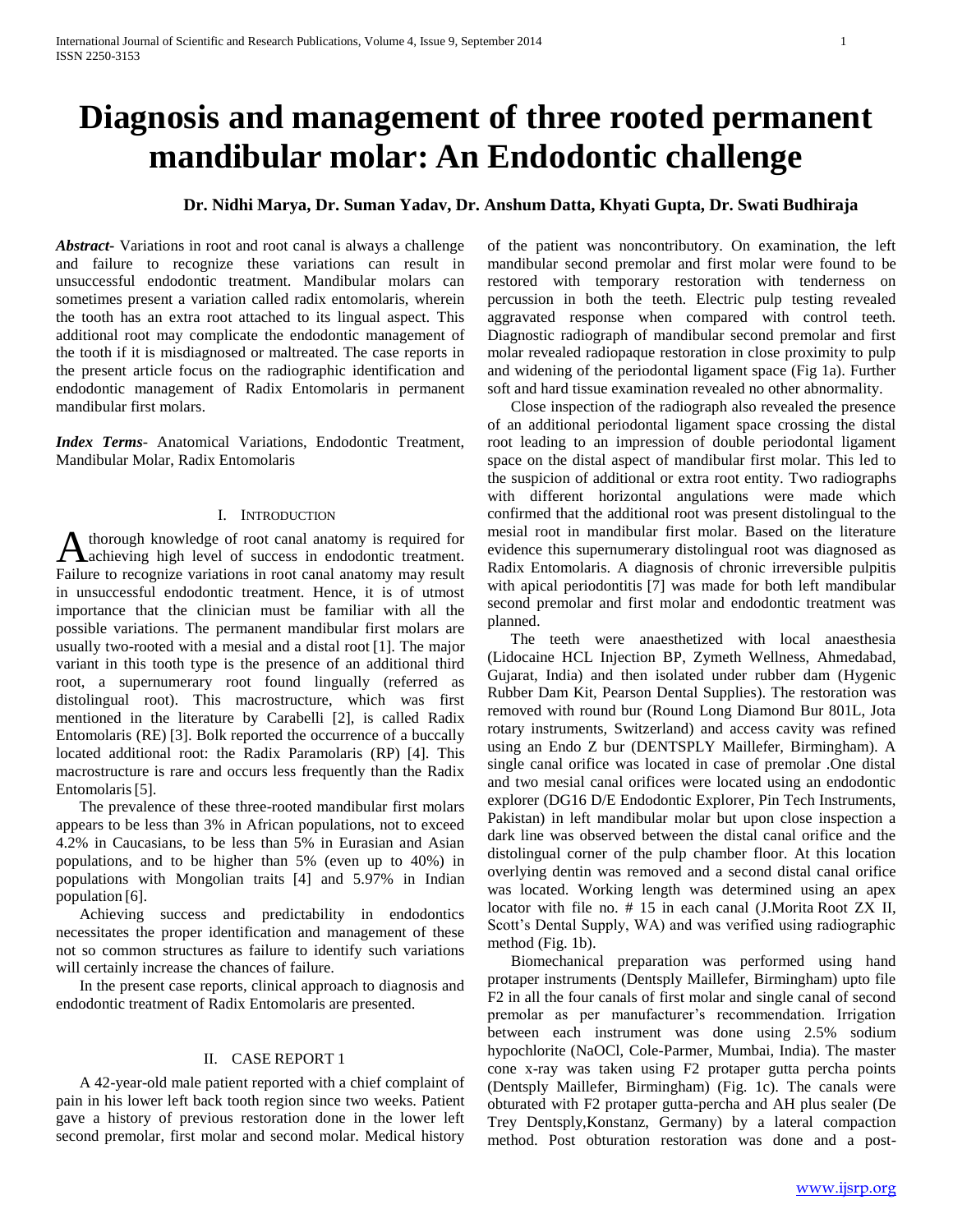obturation radiograph was taken (Fig. 1d). Patient was recalled after a month for follow up examination and was found to be

asymptomatic.



**Fig 1 (a): Pre-operative radiograph. Fig 1 (b): Working length determination. Fig 1 (c): Master cone IOPA Fig 1 (d): Post-obturation radiograph.**

# III. CASE REPORT 2

 A 15-year-old male patient reported with a chief complaint of pain in his lower left back tooth region since one week. Patient gave a history of previous dental intervention wherein a restoration was done in the lower left first molar. Pre-operative radiograph of mandibular first molar revealed a radiopaque restoration in close proximity to the pulp with a faint outline of an additional root present between the mesial and distal roots (Fig. 2a). A radiograph with mesial shift confirmed that the additional root was present distolingual to the mesial root in lower left first molar**.** This supernumerary distolingual root was diagnosed as Radix Entomolaris. Clinical examination showed restoration in lower left first molar with tenderness on percussion

in lower left first molar and electric pulp testing revealed aggravated response in respect to left mandibular first molar when compared to control teeth. Further soft and hard tissue examination revealed no other abnormality. A diagnosis of chronic irreversible pulpitis with apical periodontitis [7] was made for lower left first molar.

 The tooth was anaesthetised (Lidocaine HCL Injection BP, Zymeth Wellness, Ahmedabad, Gujarat, India) and isolated under rubber dam (Hygienic Rubber Dam Kit, Pearson Dental Suppliers). The restoration was removed with round bur (Round Long Diamond Bur 801L, jota rotary instruments, Switzerland) and access cavity was refined using an Endo Z bur (DENTSPLY Maillefer, Birmingham). The first distal canal was found slightly away from the centre (buccally), and thus indicating that the other canal would be on the lingual side. The access cavity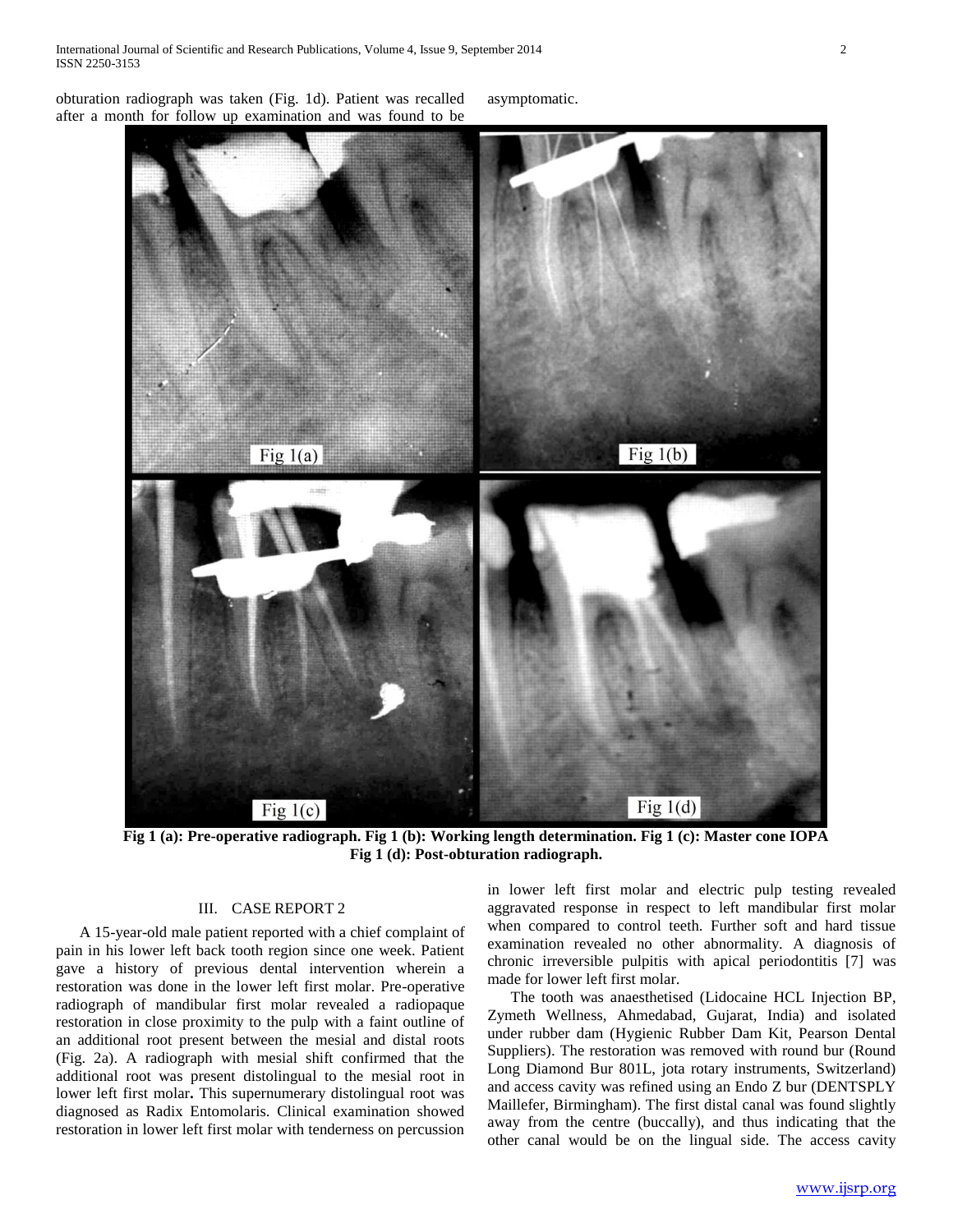preparation was modified from a triangular shape to a trapezoidal form and the fourth canal was located. The root canals were located with an endodontic explorer (DG16 D/E Endodontic Explorer, Pin Tech Instruments, Pakistan) and patency of canals was established with K-file ISO#15. Working length was determined using apex locator with file no.# 15 in each canal (J.Morita Root ZX II, Scott's Dental Supply, WA) and was verified radiographically (Fig. 2b)**.**

 Biomechanical preparation was done with hand ProTaper instruments (Dentsply Maillefer) upto file F2 in all the four canals of first molar as per manufacturer's recommendation.

Irrigation between each instrument was done using 2.5% sodium hypochlorite (NaOCl, Cole-Parmer, Mumbai, India) and normal saline. The master cone IOPA was taken using F2 protaper gutta percha points (Dentsply Maillefer, Birmingham) (Fig. 2c). The canals were obturated using F2 protaper gutta-percha points and AH plus sealer (De Trey Dentsply,Konstanz, Germany) by a lateral compaction method. Post obturation restoration was done and a post-obturation radiograph was taken (Fig. 2d). Patient was recalled after one month for follow up examination and was found to be asymptomatic.



**Fig 1 (a): Pre-operative radiograph. Fig 1 (b): Working length determination. Fig 1 (c): Master cone IOPA Fig 1 (d): Post-obturation radiograph.**

#### IV. DISCUSSION

 Root canal treatment should result in a thorough mechanical and chemical debridement of the entire pulp chamber and root canal, followed by complete obturation with a three dimensional seal. Radix Entomolaris poses a great endodontic challenge and inability to diagnose it can result in treatment failure. Dentists should be familiar with morphological variations to avoid missed canals. The presence of an additional distolingual root in the cases described above was detected in the preoperative radiograph itself. This signifies the importance of preoperative radiograph in the endodontic treatment [8,9]. To reveal the Radix Entomolaris, a second radiograph should be taken from a more mesial or distal angle (30 degrees) [5]. In the cases described, all

the radiographs taken during the root canal procedure were clearly suggestive of Radix Entomolaris and did not warrant the need for further investigations like cone-beam computed tomography and 3-dimensional reconstruction [10].

 Clinically, the possibilities of detecting and managing Radix Entomolaris can be enhanced by obtaining straight line access and modifying typical triangular shape of access preparation to a trapezoidal form. Visual aids such as a loupes, intra-oral camera or dental microscope can, in this respect, be useful. A dark line on the pulp chamber floor can indicate the precise location of the RE canal orifice. The distal and lingual pulp chamber wall can be explored with an angled probe to reveal the overlying dentin or pulp roof remnants masking the root canal entrance. However, to avoid perforation or stripping in the coronal third of a severe curved root, care should be taken not to remove an excessive